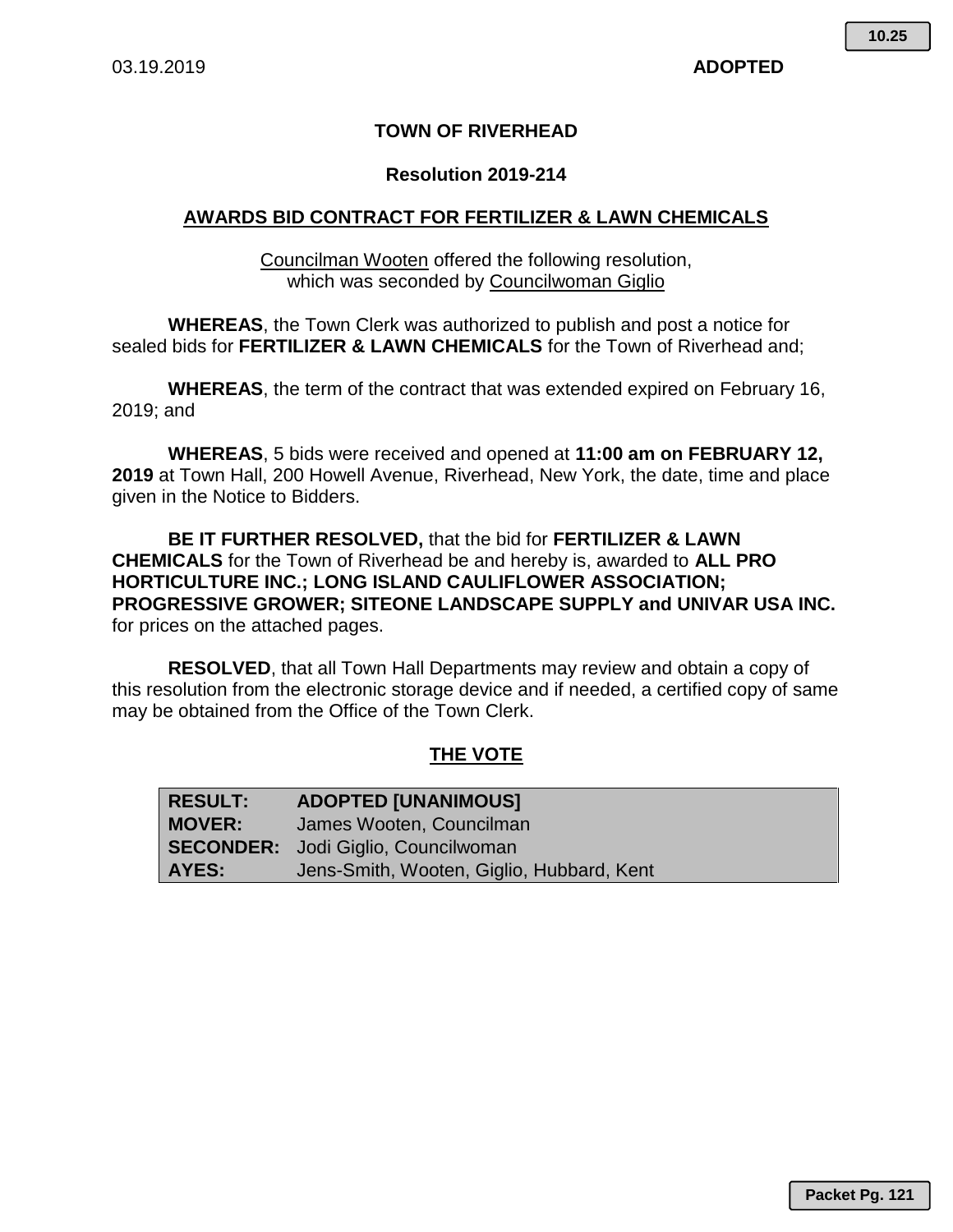# **FISCAL IMPACT STATEMENT OF PROPOSED RIVERHEAD TOWN BOARD LEGISLATION**

| Type of Legislation<br>А.                                                                                                                          | Resolution<br>x Local Law                                                                                                                                                                                                                  |                    |  |  |  |  |  |  |
|----------------------------------------------------------------------------------------------------------------------------------------------------|--------------------------------------------------------------------------------------------------------------------------------------------------------------------------------------------------------------------------------------------|--------------------|--|--|--|--|--|--|
| В.                                                                                                                                                 | Title of Proposed Legislation: Awards Bid Contract for Fertilizer & Lawn Chemicals                                                                                                                                                         |                    |  |  |  |  |  |  |
| C.                                                                                                                                                 | Purpose of Proposed Legislation: award bid for above                                                                                                                                                                                       |                    |  |  |  |  |  |  |
| Will the Proposed Legislation Have a Fiscal Impact?<br>Yes<br>No<br>D.<br>$\boldsymbol{\mathsf{x}}$                                                |                                                                                                                                                                                                                                            |                    |  |  |  |  |  |  |
| Е.                                                                                                                                                 | If the answer to section D is "yes", select (a) or (b) below and initial or detail as applicable:                                                                                                                                          |                    |  |  |  |  |  |  |
| (a)<br>complete H,I and J;                                                                                                                         | The fiscal impact can be absorbed by Town/department existing resources set forth in approved Town Annual Budget<br>(example:routine and budgeted procurement of goods/services)*if selecting E(a), please initial then skip items F,G and |                    |  |  |  |  |  |  |
| (b)                                                                                                                                                | or<br>The description/explanation of fiscal impact is set forth as follows:                                                                                                                                                                |                    |  |  |  |  |  |  |
| If the answer to E required description/explanation of fiscal impact (E(b)), please describe total Financial Cost of Funding over<br>F.<br>5 Years |                                                                                                                                                                                                                                            |                    |  |  |  |  |  |  |
| Appropriation Account to be Charged:                                                                                                               | G. Proposed Source of Funding                                                                                                                                                                                                              |                    |  |  |  |  |  |  |
| Grant or other Revenue Source:                                                                                                                     |                                                                                                                                                                                                                                            |                    |  |  |  |  |  |  |
| Appropriation Transfer (list account(s) and amount):                                                                                               |                                                                                                                                                                                                                                            |                    |  |  |  |  |  |  |
|                                                                                                                                                    |                                                                                                                                                                                                                                            |                    |  |  |  |  |  |  |
| H. Typed Name &<br>Title of<br>Preparer: Mary Tague                                                                                                | I. Signature of Preparer                                                                                                                                                                                                                   | J. Date<br>3/04/19 |  |  |  |  |  |  |
|                                                                                                                                                    |                                                                                                                                                                                                                                            |                    |  |  |  |  |  |  |
|                                                                                                                                                    | Mary Ann Tague                                                                                                                                                                                                                             |                    |  |  |  |  |  |  |
| K. Accounting Staff                                                                                                                                | L. Signature of Accounting Staff                                                                                                                                                                                                           | M. Date            |  |  |  |  |  |  |
| Name & Title<br>William Rothaar,<br>Accounting                                                                                                     | William Rothans                                                                                                                                                                                                                            | 3/04/19            |  |  |  |  |  |  |
| Department                                                                                                                                         | <b>William Rothaar</b>                                                                                                                                                                                                                     |                    |  |  |  |  |  |  |